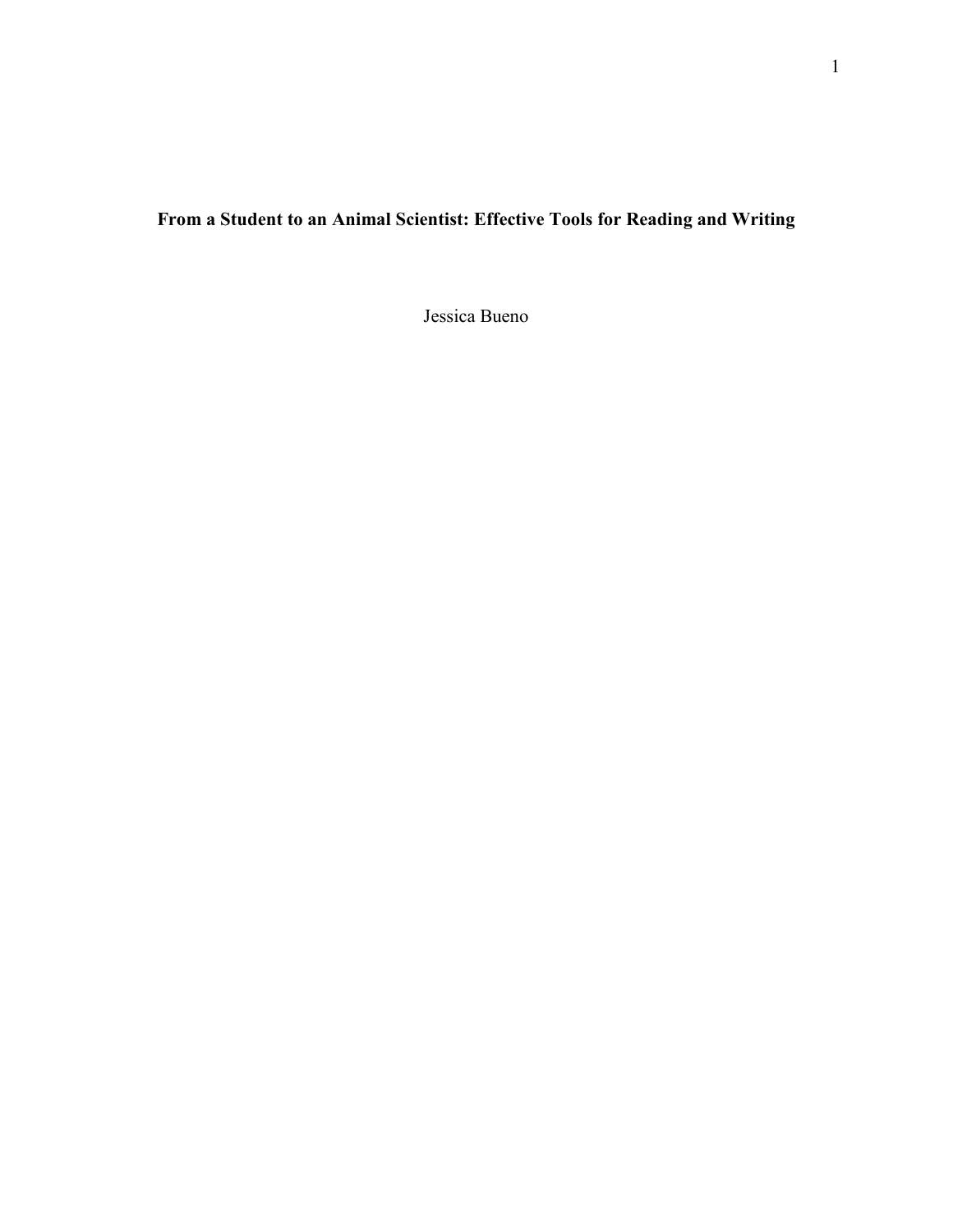#### **Abstract**

Learning how to read and write effectively as an Animal Science major can be quite a challenge. Professors like Barry and Orth (2013) are two of many who have emphasized the importance of developing good reading and writing skills for future employers. Many Animal Science students, like myself, do not come to college with the expectation of learning how to improve their reading and writing skills, given that science is the main focus. This article provides ideas for students in the Animal Sciences and how they can incorporate these into their reading and writing. I interviewed two Animal Science professors that both incorporate reading and writing into their courses. The interview consisted of questions that further dive into understanding why they incorporate reading and writing, their expectations from students regarding these subjects, and what advice they would give to students who want to read and write more effectively. With this interview process, I hope to find answers so that I can provide incoming students with the tools they need to become successful Animal Scientists.

# **Introduction**

As a new Animal Science student stepping foot in Davis, you might be feeling nervous and wondering what to expect from your academic courses. Reading and Writing will be especially important and greatly emphasized throughout your time as an undergraduate. Some of you are probably starting to feel nervous about this process and have a lot of questions to ask. With this article, I plan to provide you with multiple tools and hopefully answer some of your questions so that you too can become an effective reader and writer. Given that reading and writing are essential tools that employers look for, your courses will serve as a place for practice and growth (Barry & Orth, 2013). I understand that reading and writing may not come easy for some individuals and may sometimes feel very overwhelming because you do not know what to expect and the unknown can sometimes be scary. By the end of this article, I hope that you can appreciate some of the academic reading and writing that will be introduced to you and hopefully ease your transition as you come across strenuous challenges with scientific reading and writing.

You might ask, "So how can I be an effective reader and writer?" Well the simple answer to that question is understanding what you are reading and understanding the prompt of your written assignment. Your future and current professors have created written tasks not to give you busy work, but rather, they aim to help you improve as future scientists. These written assignments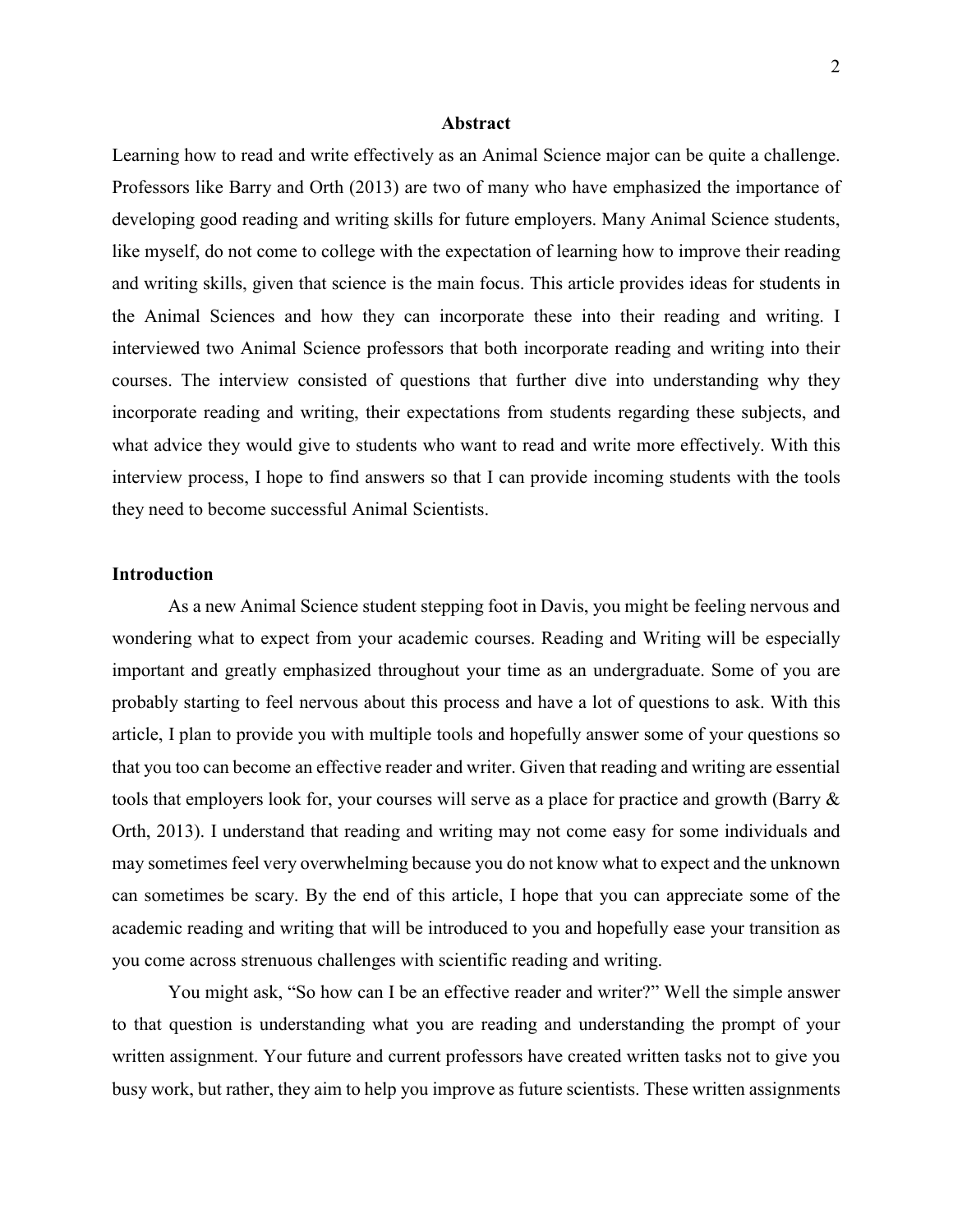will help you develop critical thinking skills and a better understanding of course material by which you will synthesize your ideas onto paper. It is important for students to critically evaluate reading material that is associated with course concepts and complete writing assignments related to the reading material. This process has been shown to improve reading and writing skills as well as the retention of course material (Barry & Oath, 2013). Most incoming college freshman have different strengths and weaknesses when it comes to reading and writing. Luckily for you, your college journey will allow you to improve in all of these areas. Because reading and writing go hand-inhand, we will start by examining a common reading material you will be asked to utilize as an Animal Science student. Next, we will continue to discuss how you can utilize reading materials as a source for scientific writing and examine the common assignments you will see with each writing task.

#### **Methods**

To provide you with the most credible and insightful information, I have interviewed two professors who work in the College of Agricultural and Environmental Sciences at the University of California, Davis. The first interviewee, Kristina Horback, has a doctorate in Experimental Psychology from the University of Southern Mississippi and works in the Department of Animal Science. The second interviewee, Russ Hovey, has a doctorate in Animal Science from Massey University and also works in the Department of Animal Science. I asked these two professors about their reading expectations and types of writing assignments that students will be expected to complete. Simultaneously, I analyzed secondary and primary research articles that provided tools for reading and writing in the Animal Sciences. The research articles that I collected were all published in peer-reviewed journals.

#### **Discussion**

The most common reading material assigned to Animal Science students are research articles. These are published reports of data collected from primary research which include a full introduction, materials and methods, results with tables and graphs, discussion, and sometimes even a conclusion section (Perneger & Hudelson, 2004). Not only does this allow for researchers to communicate with other researchers about their findings, but it also provides students like yourself a gateway for understanding complex topics and how this research might be used in the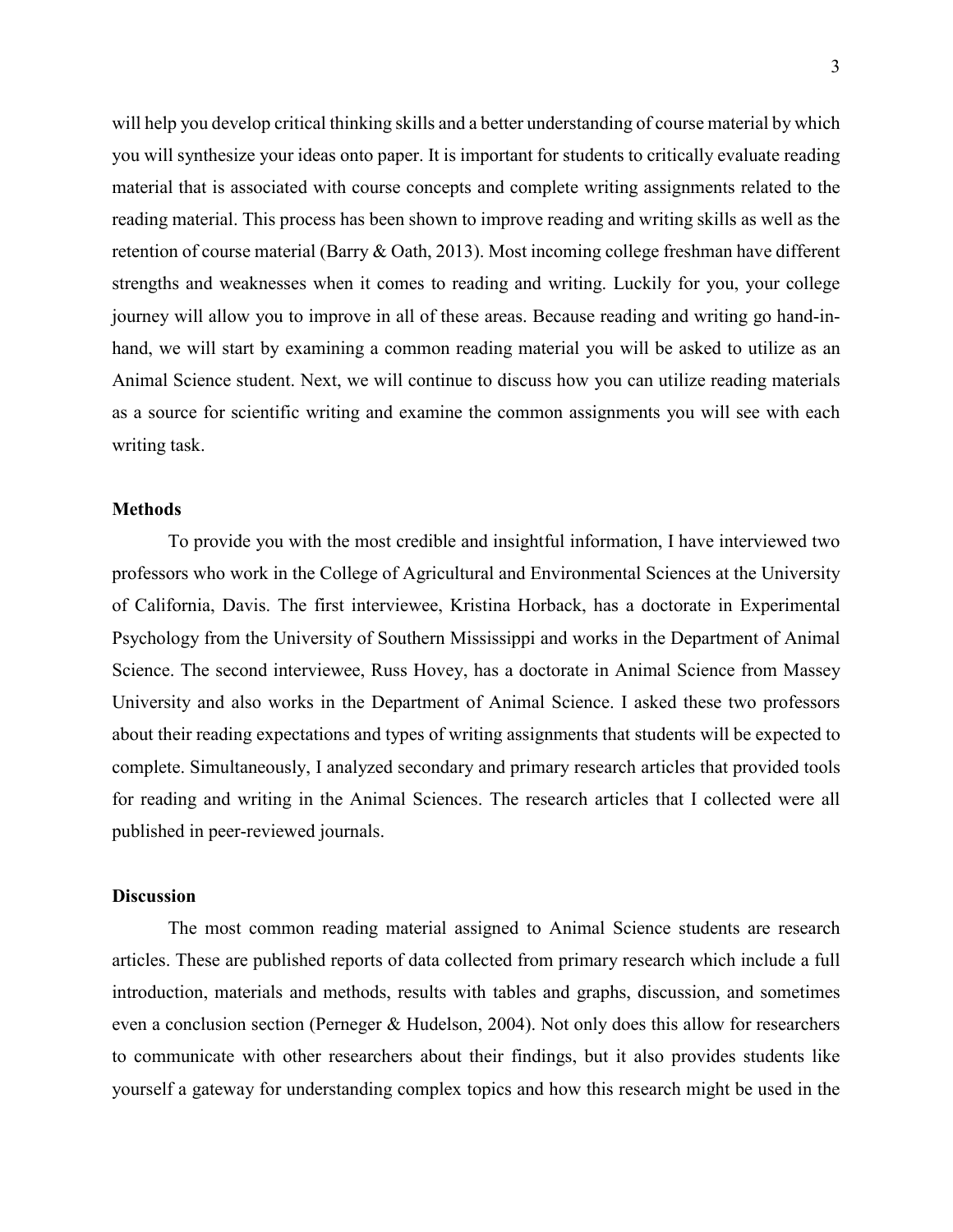future. From experience, I know that many of your current and future instructors will expect you to include these in your writing assignments. However, only some instructors will really take the time to guide or help their students become familiar with reading research articles.

## *What Should You Be Thinking About While Reading?*

When reading scientific literature, you work to identify all of the objectives made by the researchers so that you can better understand how their findings tie into related discussions in class. According to Drake, Acosta, and Smith Jr. (1997), the Japanese KENSHU method has served as a helpful tool for high school, undergraduate, and even graduate students in the U.S. engineering curriculum. The authors suggest that this has allowed for students to read research articles more confidently and help them better understand the paper's purpose. The Japanese method KENSHU simply means research understanding and was developed by modifying a system used at a top Japanese national university. The idea of the method is to divide the research article into sections, read and discuss these sections with an experienced peer, and translate the sections into a summary. This summary of the article will include key findings and data. Essentially, you are reading to understand the article by analyzing it and by noticing words that you might not know. This might even require you to highlight unknown words and then going out of your way to simply Google the word.

As you continue to advance in your college journey, scientific articles will become more advanced, and reading will become more of a challenge for you. Improving your reading techniques will be a necessary step so that you can apply your skills to your current and future Animal Science courses. These reading skills might include asking questions like, "What is the author's purpose?" "What are the key variables used?" "How are they measured?" "What are the most mind-blowing results?" and "Why is this work relevant?" Other skills might include highlighting words that you do not understand and defining them as you read along. By asking the right questions and further comprehending the text, a student like yourself will not only be able to identify critical points but will also be able to cite research articles properly in your own writing.

Another important variable to consider when reading scientific articles are the multiple steps the authors make throughout their study. This will help you better understand their findings, and in doing so, can help you recognize whether or not their findings are valid or not. Reading this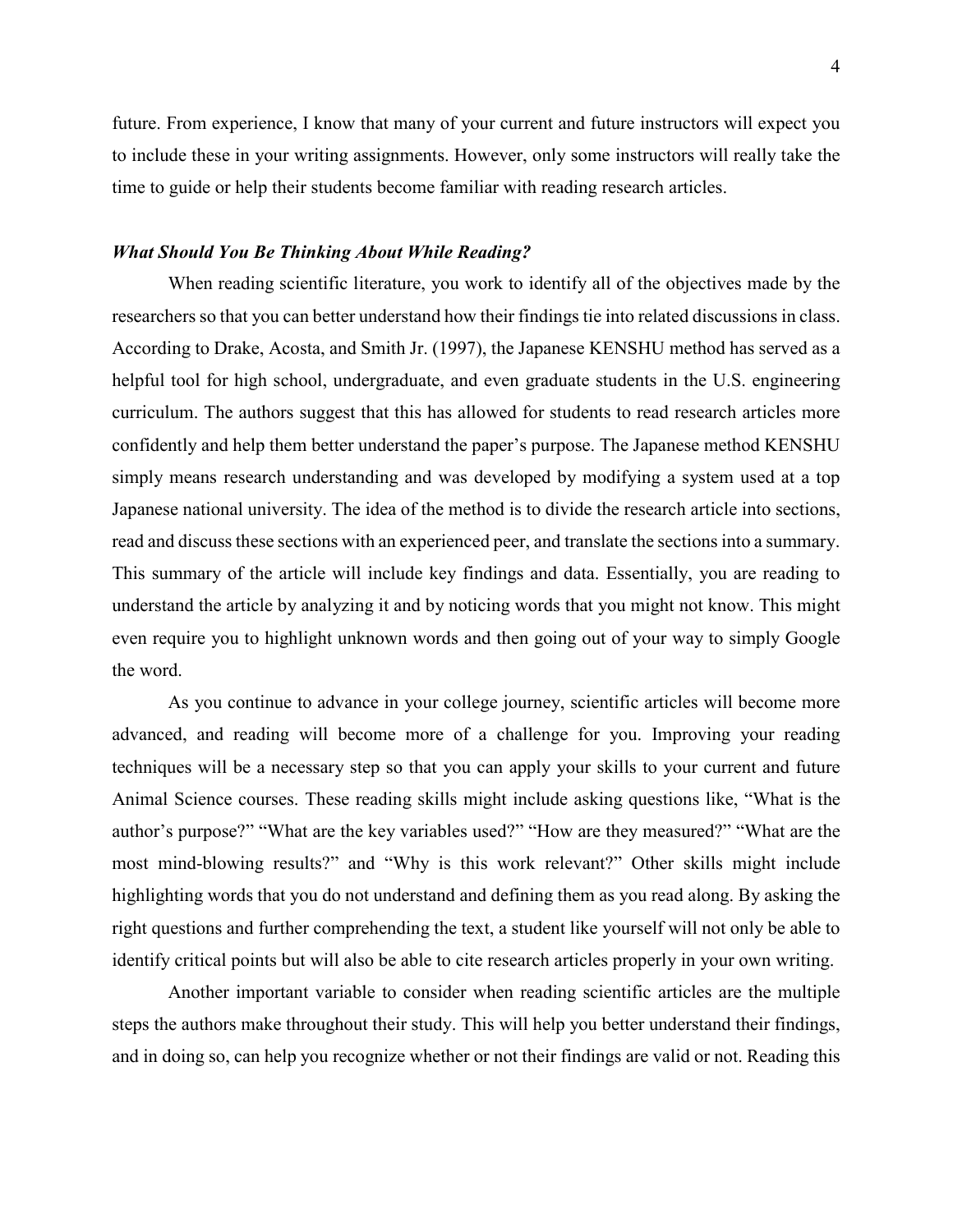way becomes an opportunity to critically think about and evaluate different types of reading materials.

Kristina Horback, a professor of the Animal Sciences at UC Davis, explains how reading allows for students to be critics in the Animal Sciences:

> You need to carefully absorb the information within research reports and journal articles and then be able to critique any piece of science that you are reading…I think that students should look at the abstract first and ask multiple questions throughout their reading process (What? Why? How?), but I would suggest that students carefully examine the methods section to see how the authors went about doing their study. Personally, I do not spend a substantial amount on the statistics, because the main purpose is to find the author's big story and then look at how they are defending their results.

Another Animal Science Professor at UC Davis, Russ Hovey, also agrees that students should be critically analyzing scientific papers, but they should also consider questioning the author's findings:

> Scientific papers contain data and in this world of fake news, like with anything else, the best thing to do is to go back to the source…If you think about what a scientific paper is, it is a reflection, or a summary of a collection of data done by somebody. You can then access their study and expect to get some information from that. As scientists and readers, we expect you all to go back to the raw data and pick apart any scientific paper…You should always question what the researchers are saying and it's okay not to always trust researchers 100%, because the goal is to have you all go out of your way to see that other people are also doing this same type of study. Or maybe they are not, and this could lead to a variety of questions and thus create a catalyst for discussion…A good Animal Science student will want to learn more about a study and will always find ways to question it…Being able to read scientific papers is a huge social responsibility for all Animal Science students, and I don't think we, as professors, have emphasized that enough.

Both professors emphasize the importance for students to attempt to uncover *how* the authors found their results by critically analyzing their steps and asking the right questions. This effort to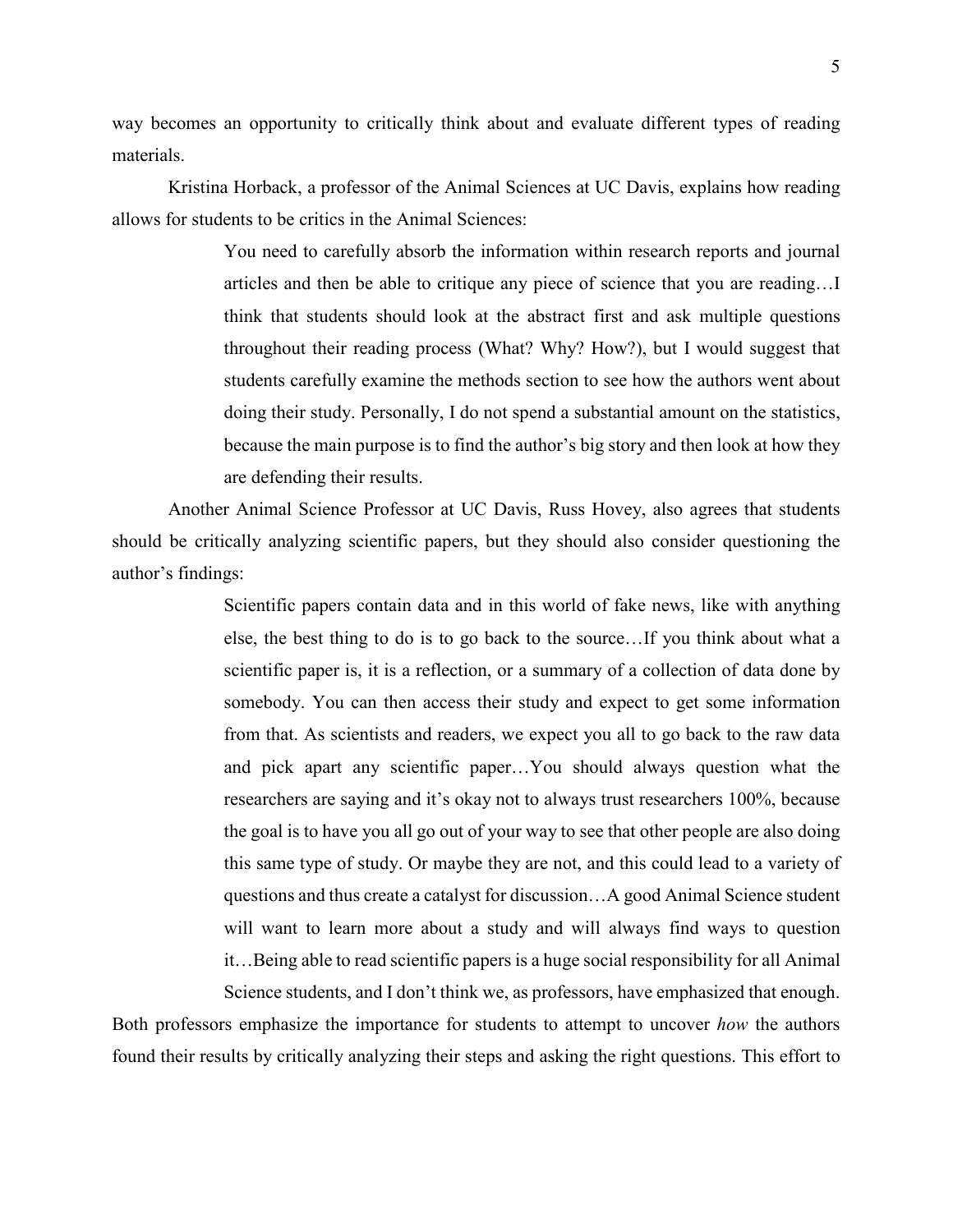uncover the truth and validity of scientific papers is what makes reading an essential skill for students in the Animal Sciences.

#### *What Kind of Writing Will You Be Assigned to Write Yourself?*

Much of the writing you did in high school was only completed as a requirement for your English courses. As a new undergraduate student, you will realize that most of your Animal Science courses will emphasize the importance of writing by providing you with multiple written assignments. This might include reading a scientific paper and then developing a short written summary that focuses on your understanding of the paper (Barry & Oath, 2013). The purpose of utilizing your reading and writing skills in your Animal Science courses is to help you understand the supplementary reading material that ties into concepts discussed in class (Barry & Oath, 2013). Subsequently, you will be required to prepare a short-written summary that reinforces those learned concepts (Barry & Oath, 2013). This will be a good starting point to help you develop your writing skills and will allow professors to measure students' knowledge before presenting new concepts in class.

Other writing will consist of developing a short argumentative paper in which you will have to find at least five scientific research articles to support your stance on a topic. This will include reading multiple scientific articles before implementing these into your own writing. Not only will these short writing assignments push you to utilize your reading skills, but it will also help you gain more confidence with all of your writing processes (Trojan, Meyers, and Hudson, 2016). Writing argumentative papers will give you the opportunity to express your ideas and thoroughly think about key concepts as you develop your paper. Professor Kristina Horback explains how the development of an argumentative paper is an essential writing component to the Animal Sciences. She also understand that any type of writing can be a difficult process:

> The structure of an argumentative paper is to make sure that all the students can clearly justify their opinions with scientific facts…This will allow for any student to move forward when taking on new stances such as discussing about politics, social movements, and welfare issues in the Animal Sciences…If a student is struggling with writing any type of paper, I would recommend for students to reach out to their professors for help and ask for examples of a well-written paper.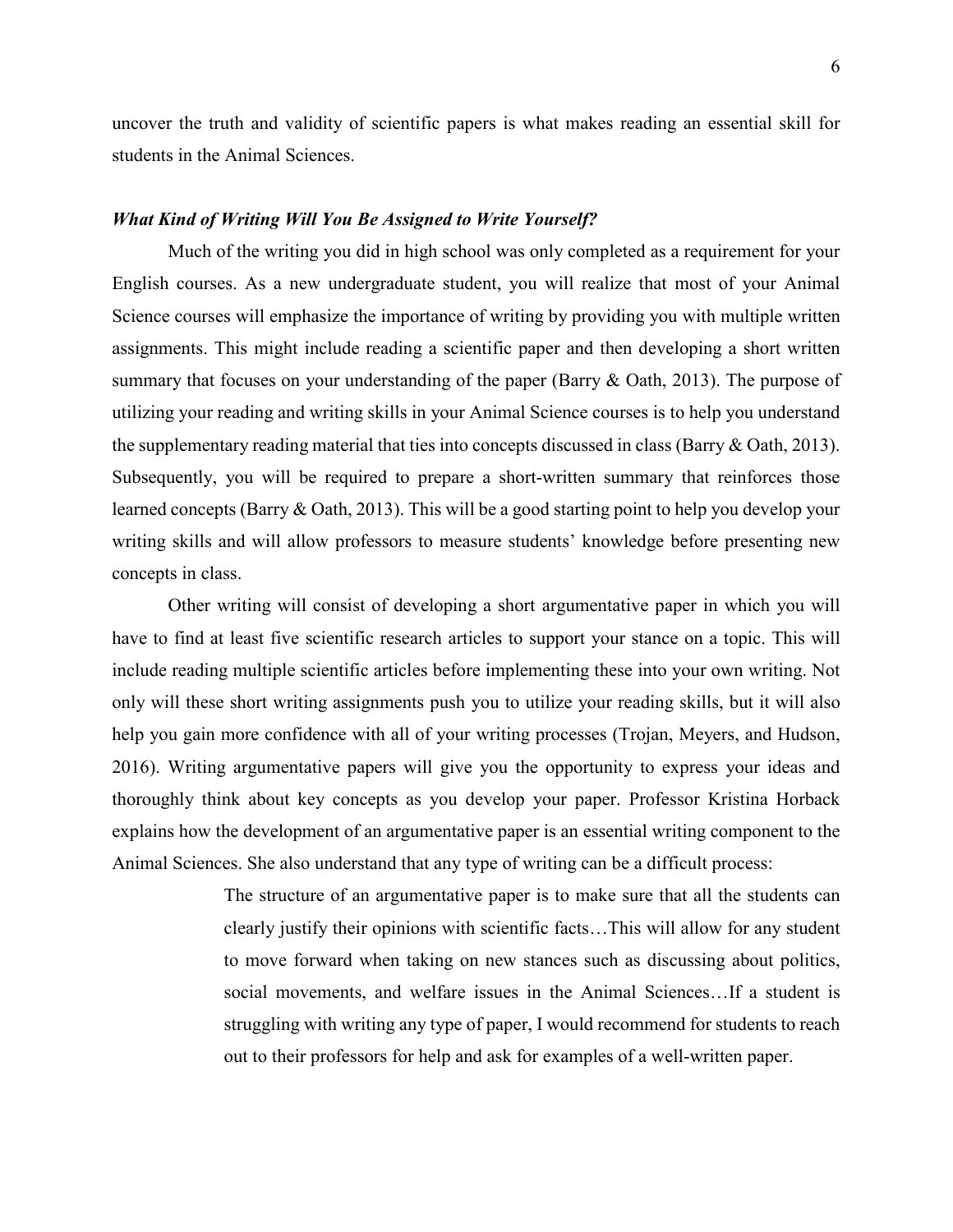Although Horback specifically mentions that students should approach their professors when struggling with a paper, one of the perks of being a UC Davis student is that we have a writing support center on campus. This resource allows students, like yourself, to take advantage of any opportunity to further improve your writing skills.

Furthermore, Professor Russ Hovey, highlights the purpose of reading and writing:

At the most fundamental level, it doesn't matter if you are writing a diary or a scientific paper, because it's a mechanism to distill and concentrate your thoughts. Scientists tell a story, but it just happens to be an experimental story about data and hard facts. In terms of reading, it's the same sort of thing, it goes back to the concept of reading a scientific paper. The authors in these papers are trying to condense that information and, simultaneously, the reader is trying to interpret that information…This in turn, gives students a sense of responsibility to ask questions and dig deeper.

As a first year Animal Science student, you may not feel confident in your reading and writing abilities, however, you already have an advantage in these two subjects. In high school, you were asked to read multiple novels and critique them through an assigned written task. That skill is no different than what you will be asked to do in any Animal Science course. All of your previous reading and writing experiences, whether it's in school or not, can contribute to your success today as an Animal Scientist.

#### **Conclusion**

During your typical four-year college journey, your Animal Science professors will give you all the tools you need to significantly improve your reading and writing skills. In fact, your professors will expect you to critically evaluate and reflect on reading material presented throughout your different courses. Subsequently, professors will also assign you different writing assignments that aim to engage students like yourself, with course material so that you can further improve your writing processes. I understand that some of you may still feel nervous about this transition and I may not have answered all of your questions. As a current Animal Science student, I know that improving reading and writing skills requires time and deliberate practice. Progression and growth in these two areas is what separates students from Animal Scientists.